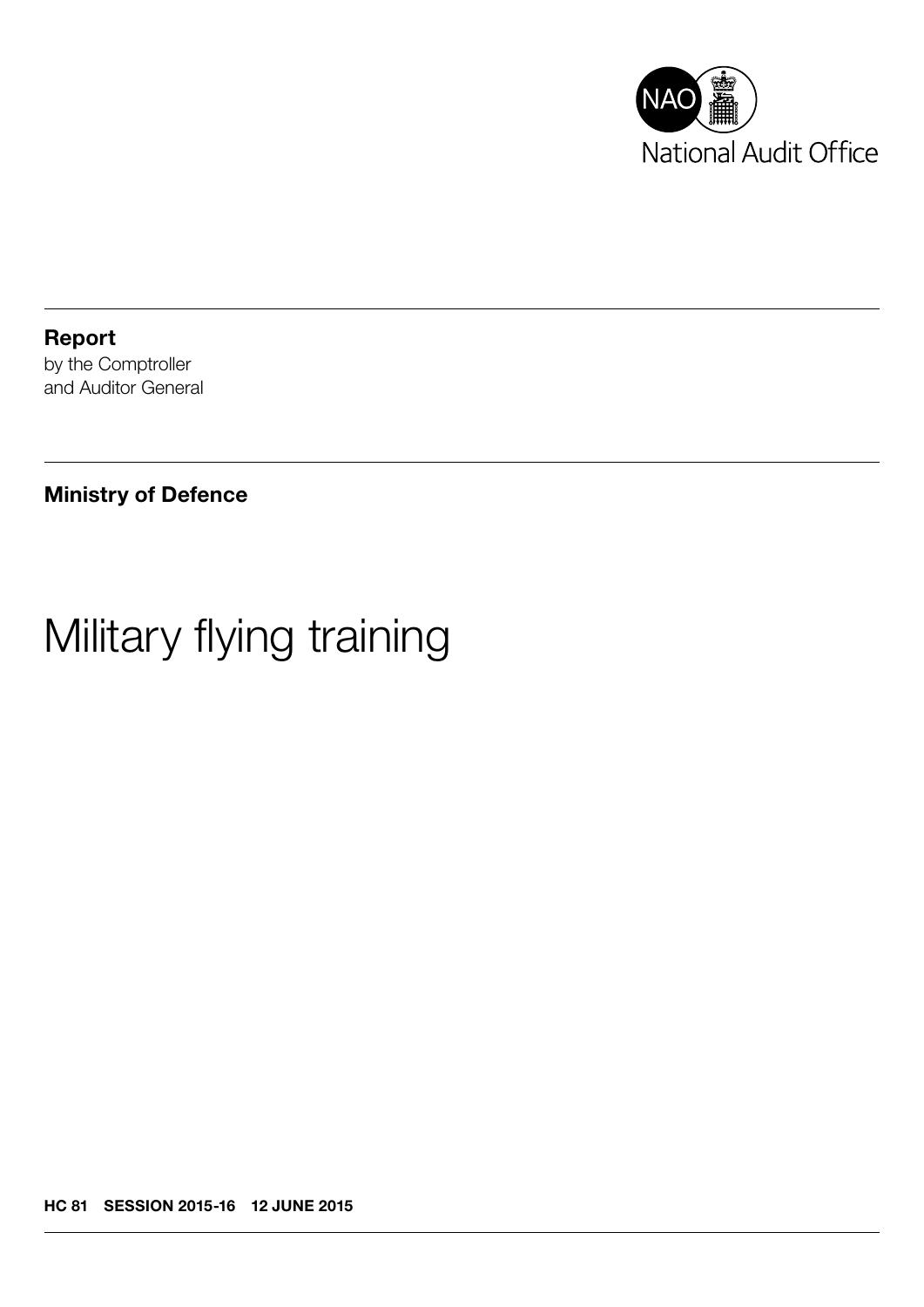## **Summary**

1 The Ministry of Defence (the Department) trains aircrew for each of the armed services. For example, Wildcat helicopter pilots for the Royal Navy, Apache helicopter pilots for the Army, and Typhoon fast-jet pilots for the Royal Air Force. The process involves several stages:

#### Aptitude testing and selection

Students are selected based on their performance in a range of tests that measure mental agility, hand-to-eye coordination and situational awareness.

#### • Core flying training

Student pilots learn the basics of flying and progress on to training to prepare them for their future role (for example, helicopter training). Rear-crew students learn skills such as navigation, surveillance and use of weapons systems.

#### • Operational flying training

Students that complete core flying training join operational training units. Here they are trained on specific front-line aircraft, such as a Wildcat helicopter, Apache helicopter or Typhoon fast-jet (Figure 1 on pages 6 and 7).

2 The Royal Air Force manages aptitude testing and core flying training on behalf of the Department. This involves personnel from all three armed services and many contractors. From civilian flying instructors to aircraft engineers and air traffic controllers. Each of the armed services run operational training for their aircrew once they complete core training.

- 3 Our 2000 report, *Training new pilots*, found:<sup>1</sup>
- existing core flying training was taking too long;
- training costs were increased due to student failure rates and delays in students moving through training; and
- monitoring of training performance was limited.

<sup>1</sup> Comptroller and Auditor General, Ministry of Defence, *Training new pilots*, Session 1999–2000, HC 880, National Audit Office, September 2000.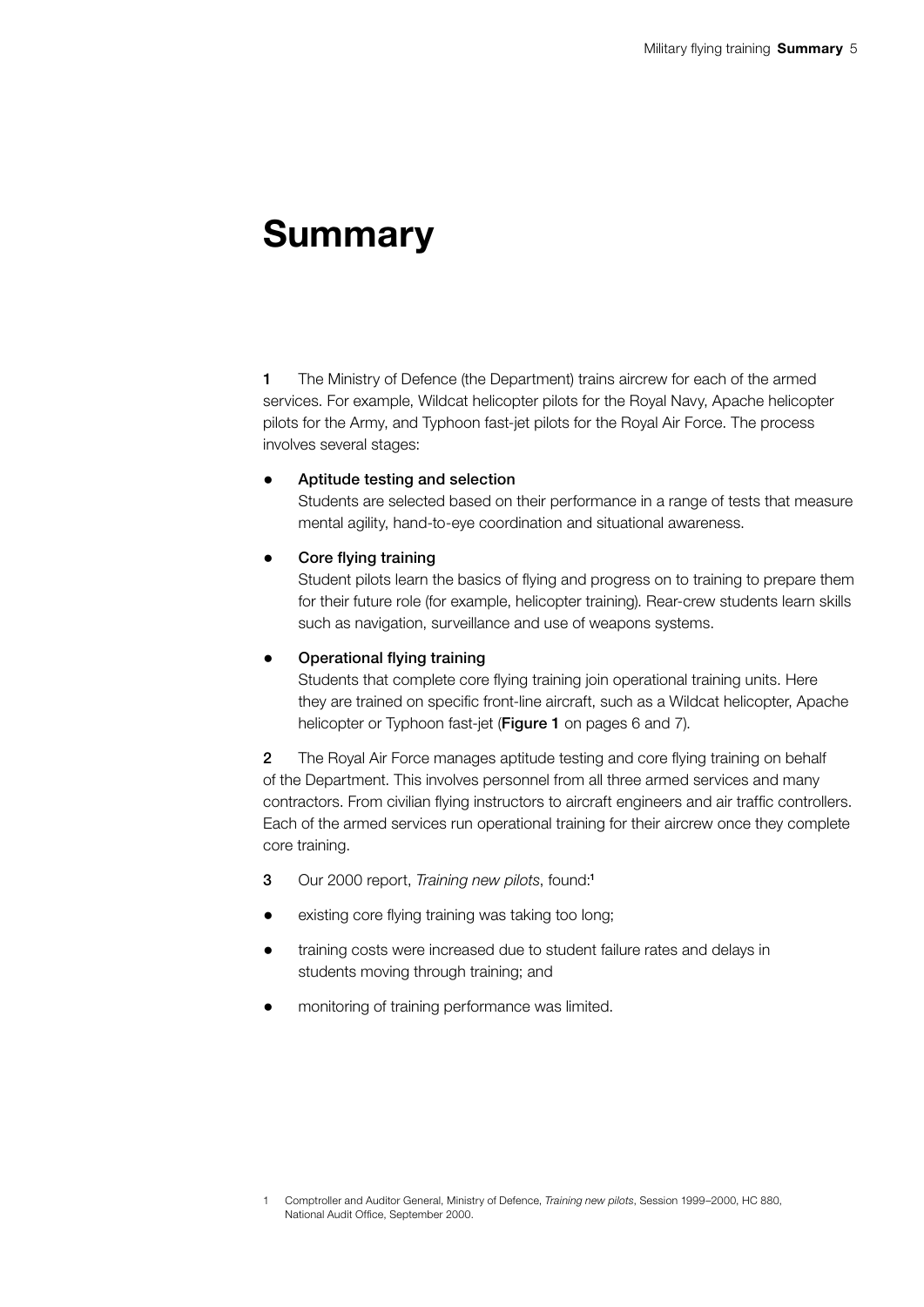### Figure 1

#### Military flying training



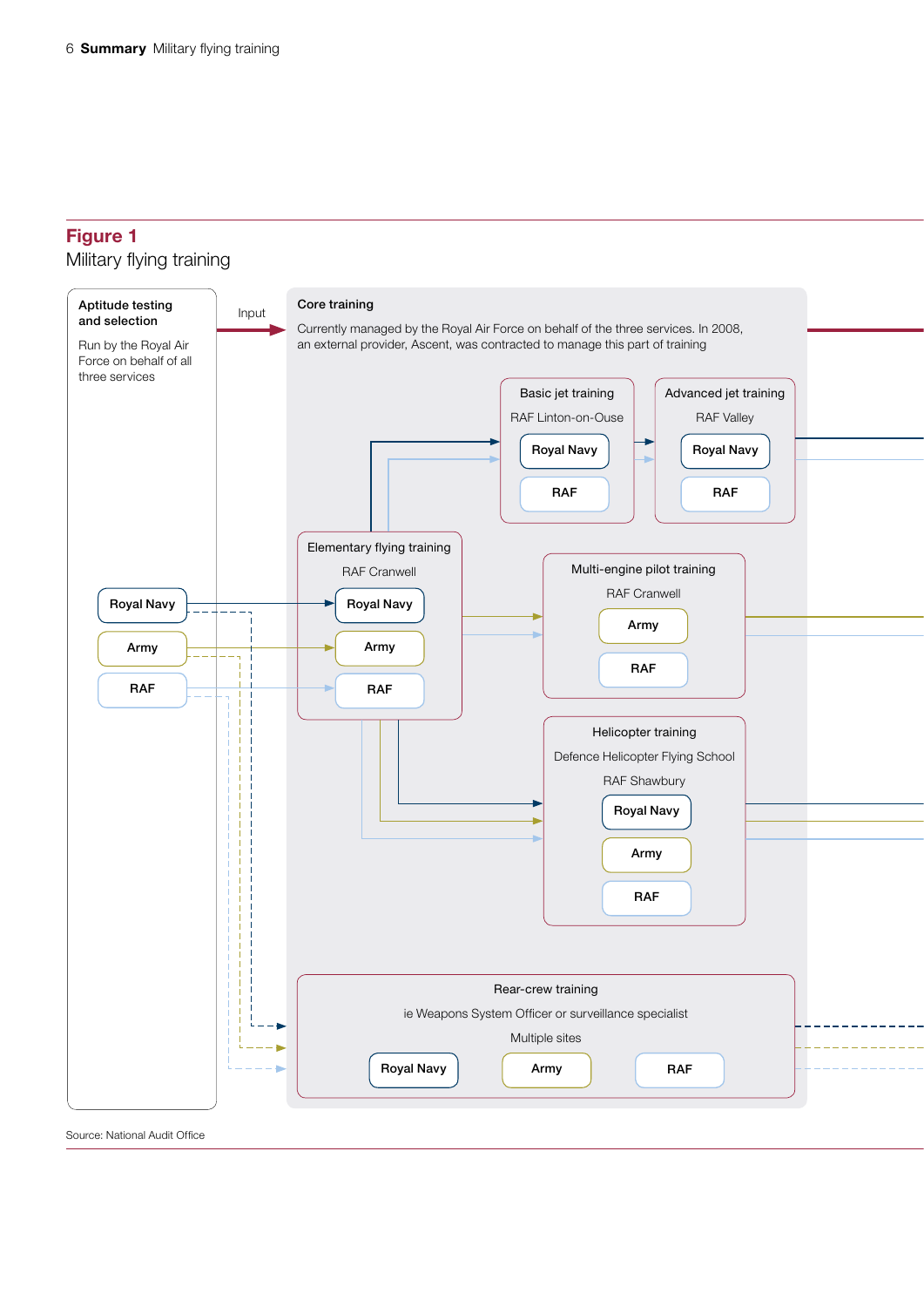

#### Notes

- 1 Elementary flying training: Aircrew who pass aptitude testing (and flying grading for the Army and Royal Navy) begin elementary flying training. Students learn the basics of flying, such as navigation and basic handling in a light aircraft. Successful students progress on to other courses based on flying ability and military need.
- 2 Basic jet training: Prepares students for advanced jet training by teaching more advanced manoeuvring and tactics on more powerful aircraft.
- 3 Advanced jet training: Students learn handling, night flying, low level navigation as well as weapons and tactics training on a jet-driven aircraft. The training prepares them to move to front-line fighter jets, such as the Typhoon.
- 4 Multi-engine pilot training: Students learn how to fly large, multi-engine propeller and jet driven aircraft, such as the Hercules transport aircraft. They learn general handling, navigation and asymmetric flying (where an engine on one side of the aircraft is not functioning).
- 5 Helicopter pilot training: Students learn basic manoeuvring, such as hovering, through to more advanced training such as night flying and mountain flying.
- 6 Rear-crew training: Training for rear crew varies by service and aircraft. Rear-crew do not fly aircraft, but operate weapons systems, navigate or undertake surveillance activities.
- Operational training: Students learn to fly on front-line aircraft such as a Typhoon fast-jet or an Apache attack helicopter. Students learn handling, tactics and weapons systems operation. Once competent, students are declared combat ready and join a front-line squadron.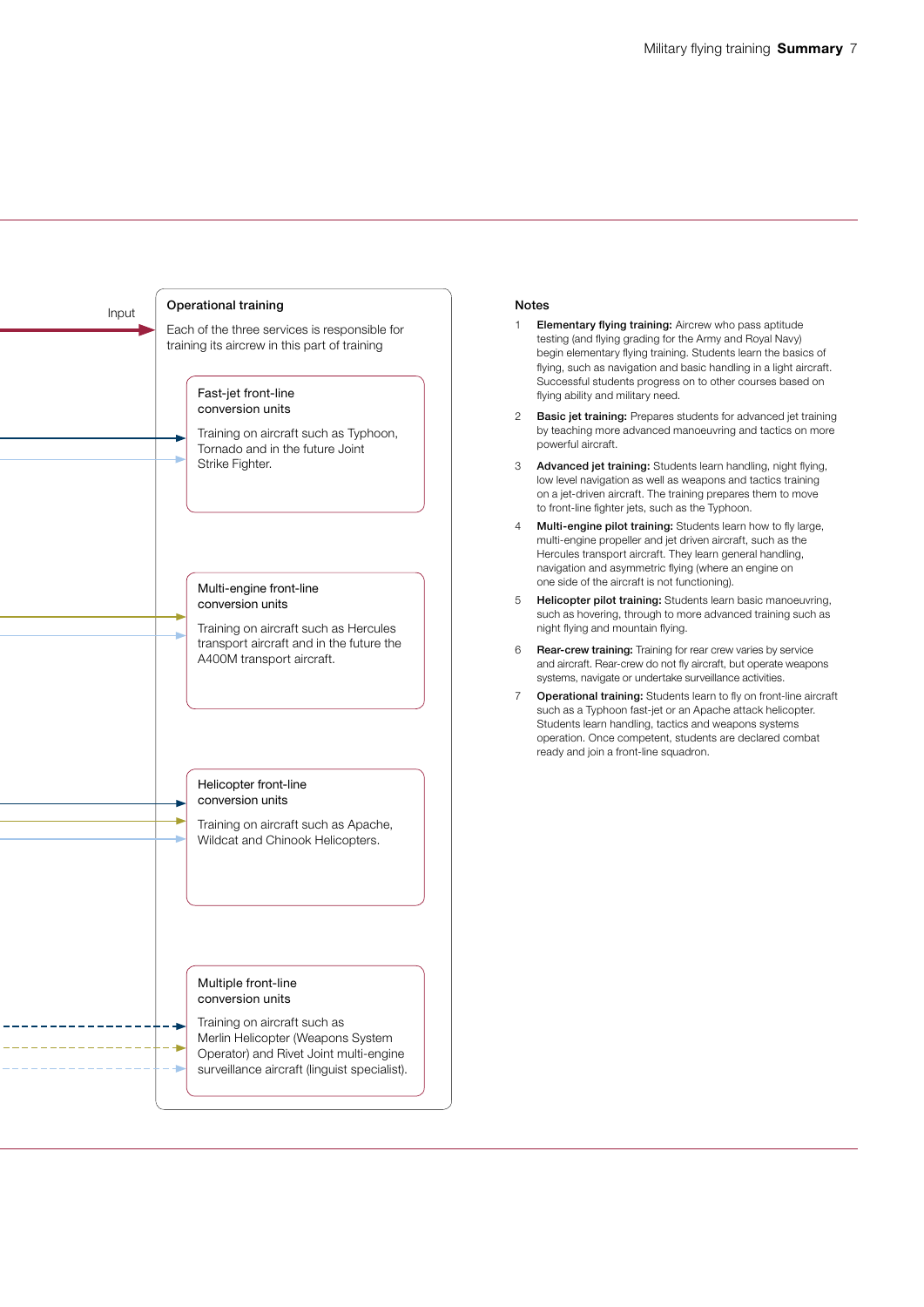4 The Department recognised core flying training was complicated, disjointed and inefficient. It concluded that new core training, run by an external training provider, could help it reduce the time and cost of training aircrew. It would also help it replace obsolete training equipment that was leading to greater use of more expensive front-line aircraft in operational training. The external provider would have no role in aptitude testing or operational training.

5 In 2008, the Department contracted an industry provider, Ascent, to develop and manage a new approach to core training. The new approach is called the United Kingdom Military Flying Training System (UKMFTS). The Department's objective is for industry to provide training to meet three high level aims. These are to:

- optimise time in training;
- close the gap between the skills of aircrew finishing training and the skills needed to use front-line aircraft; and
- reduce the overall cost of flying training.

6 Under the new approach, Ascent is responsible for providing aircraft and simulators for training, running training courses and training an agreed number of aircrew each year. The Department remains responsible for many aspects of core training. These include providing military instructors, determining the number of students it needs and setting the training input and output standards. The Department considered that having an external provider would enable it to:

- transfer risk (for example, buying and making available enough aircraft for training);
- increase flexibility to respond to changes;
- promote continuous improvement and innovation; and
- integrate better the different stages of core training.

7 Ascent's contract is for 25 years. The Department is moving from existing core training in phases, through five different training packages, to minimise disruption. In 2011, the forecast cost was £6.8 billion, with the majority of the costs for providing new aircraft to support training. The new core training was expected to be running by 2012 and at full capacity by 2014.

#### Scope of the report

8 This report examines the Department's progress in implementing new core training (Part One). It also assesses whether the Department is getting the benefits expected from an external provider (Part Two) and how well it can achieve and measure the expected benefits of new core training (Part Three).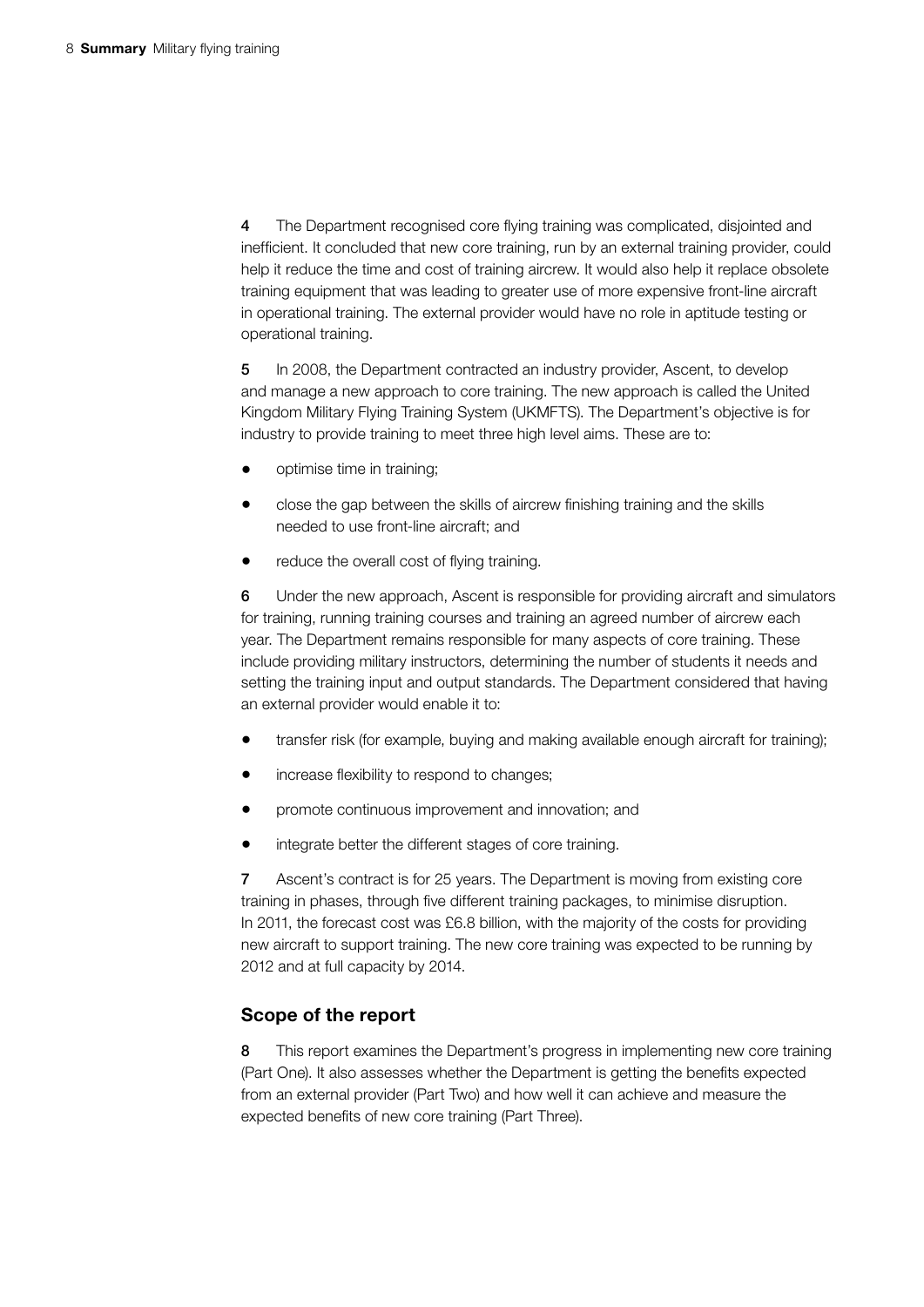#### Key findings

9 Full implementation of new core training has been delayed by nearly six years. Several events have affected the Department's original assumptions about how its 25-year contract with Ascent would work. These include a substantial reduction in the number of aircrew entering training each year and a decrease in overall funding from a forecast £6.8 billion to £3.2 billion. There were also delays to new helicopter training because the Department thought it owned existing training aircraft when it did not. The Department also designed Ascent's contract assuming that it would finance the costs through the private finance initiative (PFI). This assumption changed, which has challenged overall affordability. The changes have taken time to resolve and the new core training is now scheduled to be running at full capacity by December 2019 (paragraphs 1.13 to 1.14 and 2.19 to 2.36).

10 The Department still controls many factors that affect training, which complicates its ability to manage the contract with Ascent. Ascent is responsible for factors such as training design and availability of aircraft bought through its contract. The Department is responsible for factors such as student selection, providing military instructors, availability of airspace for training and aircraft bought outside its contract with Ascent. It also has wide-ranging approval rights and it has become involved in aspects of Ascent's work, such as courseware design. This undermines the Department's ability to hold Ascent to account for activities it has sought to transfer out. The risk to UK military capability of not training enough aircrew to meet military needs ultimately rests with the Department and cannot be transferred (paragraphs 2.4 to 2.12).

11 The Department has struggled to fully hold Ascent to account for its performance. As at 31 March 2015, the Department had paid Ascent £143.3 million for training services. The Department had deducted just £308,000 from Ascent's payments for it failing to meet its responsibilities. We found that the Department has struggled to apply financial performance deductions, with some agreed only after many months of negotiation. This is despite the Department having significant concerns about Ascent's performance between 2008 and 2012, including its cost and schedule control and the quality of its work. The Department raised these concerns with Ascent's shareholders, who acted to address them. The Department considers that, since 2012, Ascent's performance has improved (paragraphs 2.13 to 2.16).

12 Contract incentives, set by the Department, do not encourage Ascent to improve training quality or reduce overall training time and cost. Incentives for improving core training form only around 1% of potential payments to Ascent. They also incentivise completion of training by number of students, rather than skills when they join operational training units. Greater incentives are available to Ascent for undertaking training work. Ascent's motivation to look for cost reductions has also been affected by reductions in the overall value of the programme to implement new core training. Its potential earnings have reduced while its planning and infrastructure costs have been largely unaffected by the changes (paragraphs 2.39 to 2.43).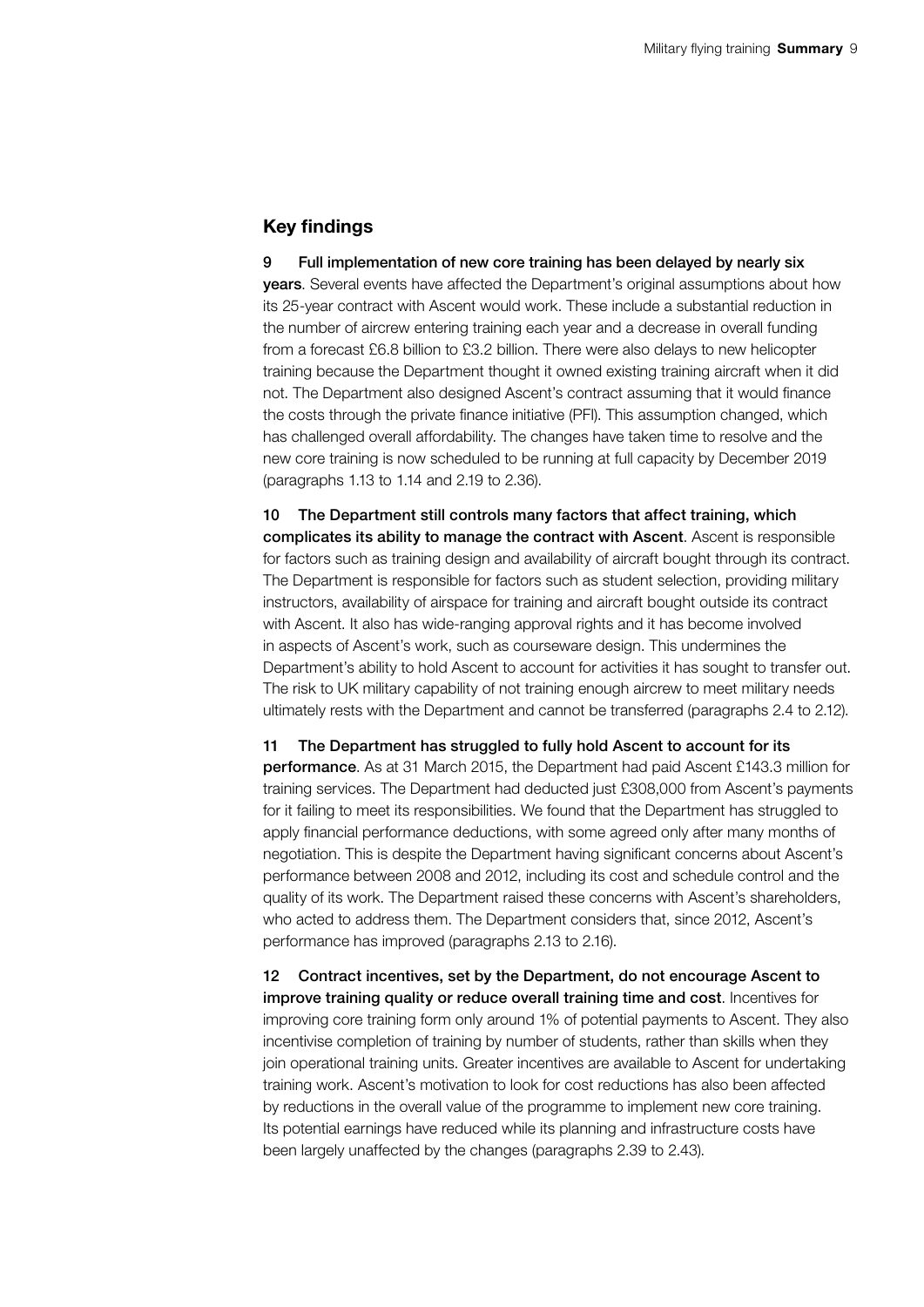13 Contracting with an external provider for fixed training capacity means the Department has less flexibility to respond quickly to changes. Training aircrew takes many years. Rebalancing the infrastructure and personnel required to train them takes time and carries costs. Historically the Department has had capacity to increase or decrease core training and has had full control of training activity. Implementing the new core training incrementally helped the Department avoid buying excess training when it reduced the number of aircrew it needed. However, the new core training has little spare capacity. Once fully implemented, increasing the training needed will take time and add costs. Having a contracted for service also means that any future decreases in the amount of training needed will require contract renegotiations. It could increase the unit cost of training aircrew as the contractor would still need a return on any investment in training infrastructure (paragraphs 2.26 to 2.28).

14 Moving to the new training packages by 2018 will put pressure on the Department's ability to train the right number of aircrew at the right time. The Department needs enough capacity to provide military instructors for both current and new training systems during the move. Equipment, and in some cases the legacy contracts, cannot be extended. Further delays could increase the risk of a gap in training that would result in fewer trained aircrew than needed. The Department is developing plans to create a surplus of trained students to cover training gaps. These plans are at an early stage and cannot be formally agreed until the fixed-wing and helicopter training packages are agreed (paragraphs 1.15 to 1.18).

15 The Department does not use effectively the data it has to understand current training performance. The Department has data on training activity but does not hold it centrally – rather in pockets throughout the Department. The Department does not routinely analyse it and subjects it to limited quality assurance. This means that when the Department contracted for an external provider it had no robust baseline for actual training time and cost, or aircrew ability at each stage of training from selection to combat ready. This lack of robust data limits the ability of the Department to understand performance or set Ascent meaningful performance targets. Without a robust performance baseline it will also struggle to measure the impact of changes to training and to assess whether future performance is better (paragraphs 3.7 to 3.36).

16 The process for reducing the overall cost of flying training is not clear. Staff understand high level responsibilities for getting benefits from new core training.

However, many benefits of improved core training will be realised in operational training, which is managed under different funding, accountability and reporting arrangements. It is not clear whether cost and time savings will be identified and used to improve operational training or released to reduce overall costs to defence. It is also unclear how the armed services will be incentivised to seek opportunities to identify and exploit these benefits (paragraphs 3.4 to 3.5).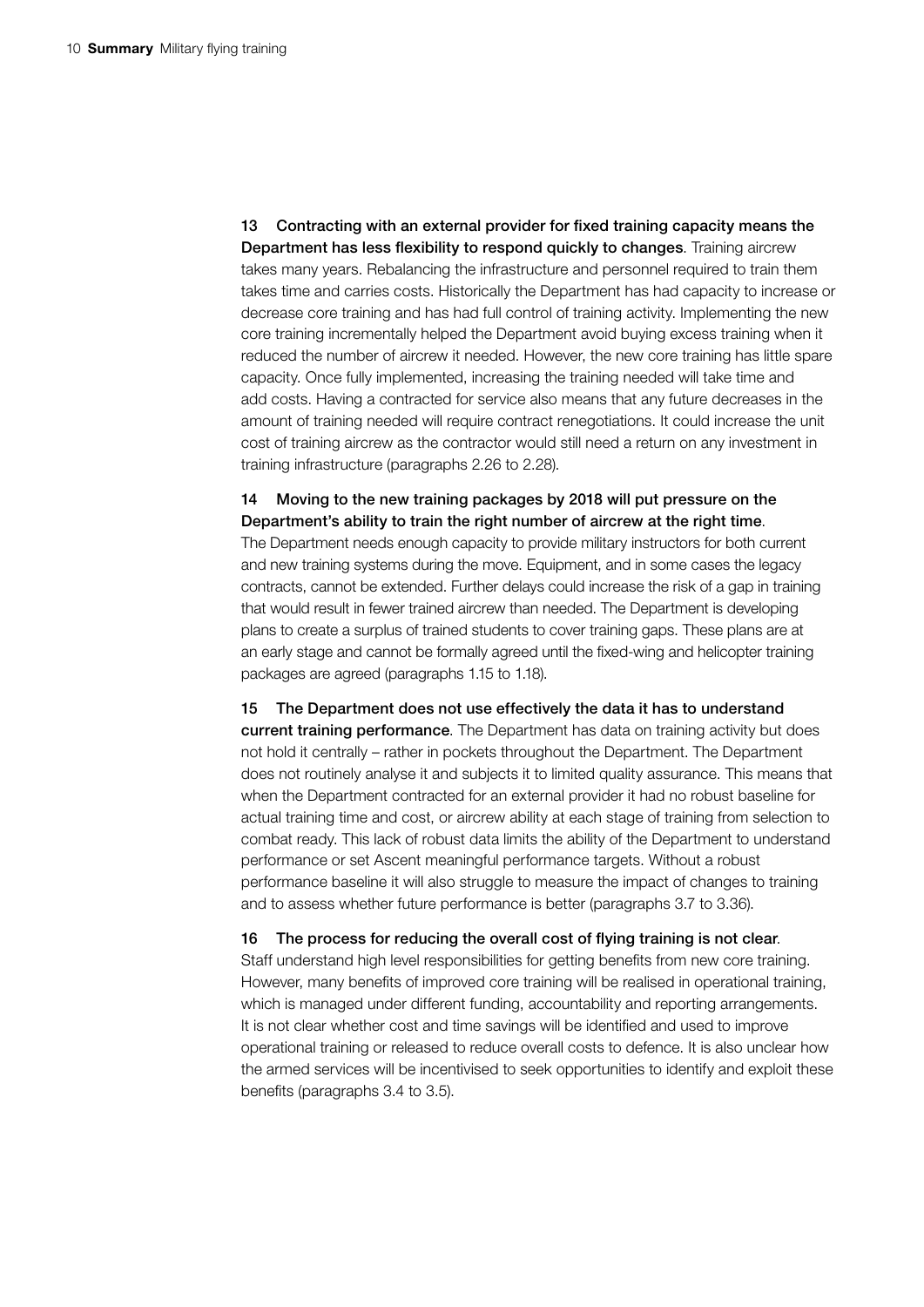#### Conclusion on value for money

17 Implementing the new core training has been complicated by budget reductions, scope reductions and changes in the planned approach to financing. These changes have undermined the Department's original assumptions about how its long-term contract with Ascent would work. The legacy of these changes has understandably taken the Department time to resolve and has resulted in lengthy delays. The new core training has not been fully implemented and there is much to do if the Department is to get the planned benefits of the new approach.

18 Combining military and industry involvement in flying training has been challenging, particularly in relation to ownership of risk. The contracts already let have not effectively incentivised industry to help the Department achieve its aims for new core training. The Department needs to more fully understand training performance and what affects it before it can leverage significant improvements in core training. If the Department does this, and its training requirements do not fundamentally change again, there remains a significant opportunity to improve the value for money of military flying training. If it does not, there is a real risk that moving to the new core training will affect the military's ability to train the right number of aircrew at the right time.

#### Recommendations

19 The Department should encourage better performance from Ascent by more effectively incentivising it to work as a partner to achieve the aims of the new core training. The Department needs to develop contract incentives that better encourage Ascent to improve quality, and reduce time and cost. For example, once it has set a credible baseline, it could explore how it might share with Ascent the benefits of any performance improvements and cost efficiencies achieved.

20 The Department should assess the cost and time implications of increasing training capacity. Any extra flying training needed (for example, increases in military needs or international defence training) will affect capacity in the new core training. The Department should work out how much it will cost, and how long it would take, to increase training capacity in response to small, medium and large scale changes in need.

21 The Department should agree formal contingency plans for covering gaps in training during the move to the new core training. The Department needs to be able to respond quickly to any gaps in training that affect its ability to train aircrew. The Department is developing contingency plans but these need to be agreed formally across the services. The Department must set out what actions it will take, and criteria for triggering them.